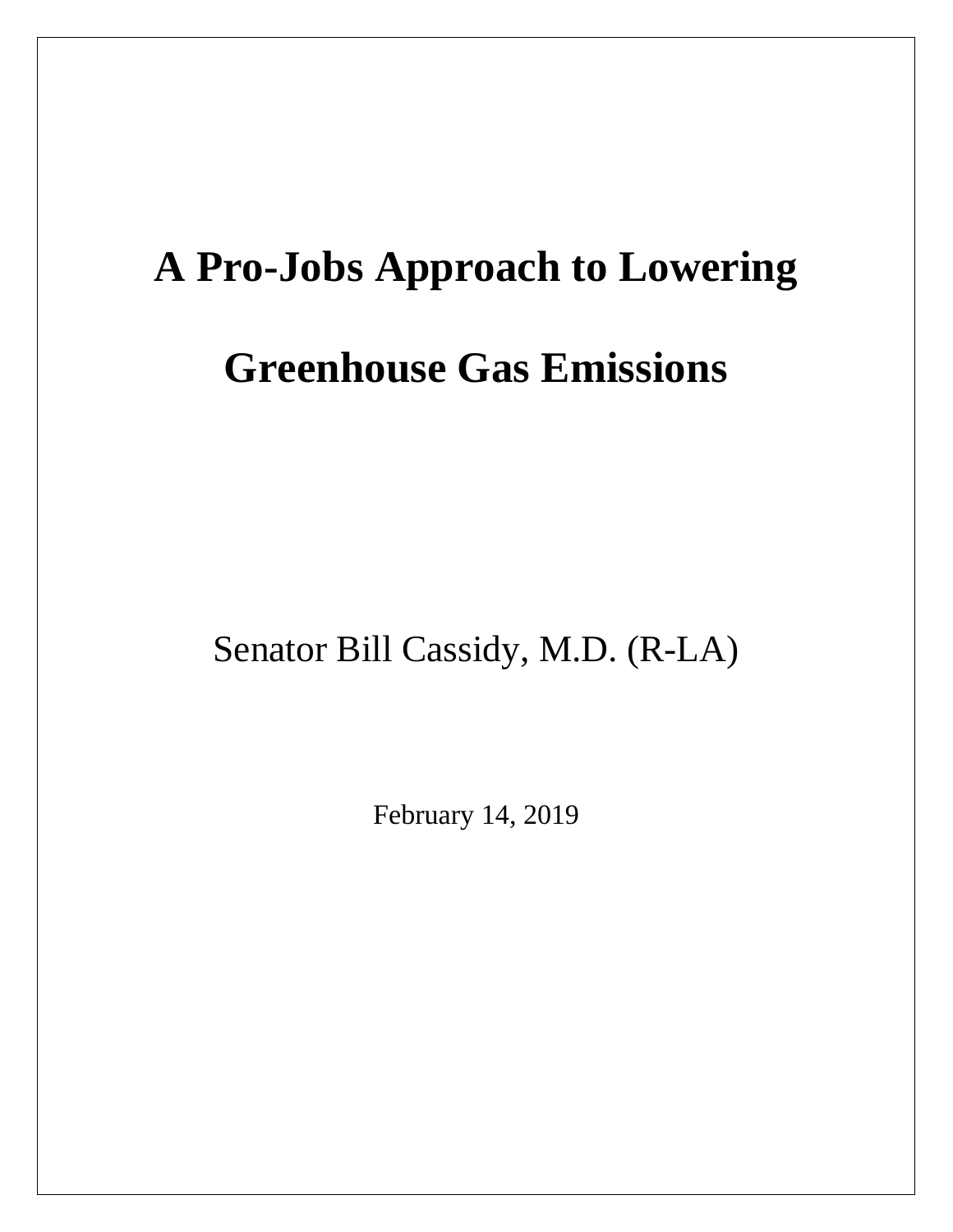#### **Executive Summary**

While some countries are struggling to lower greenhouse gas emissions (GHGe), the United States is succeeding in lowering GHGe by substituting coal with natural gas. Now, natural gas has replaced coal as the United States' main source of energy. Carbon dioxide  $(CO<sub>2</sub>)$  emissions and GHGe in general have decreased dramatically. For the same amount of energy produced, natural gas has half the carbon emissions of coal, without the sulfur oxides (SOx), nitrogen oxides (NOx), and mercury. Natural gas has lower life-cycle emissions than coal, which are even lower when combined-cycle natural gas plants are employed.

Not only has natural gas already drastically decreased emissions in the United States by replacing some coal, it continues to decrease emissions by supporting the deployment of renewable energy. To combat the volatility of renewables, a fast-reacting energy source is required as backup. Natural gas power plants can quickly and safely ramp up and down relative to coal and nuclear power plants. According to the National Bureau of Economic Research, a 1 percent increase in the share of fast-reacting power source is associated with a 0.88 percent long term increase in renewable generation. Investment in natural gas is able and necessary to support increased use of renewables.

The United States has successfully decreased emissions by supplanting coal with natural gas. Natural gas has the added benefit of enabling integration of renewable energy. A successful strategy to decrease emissions while maintaining economic growth is using natural gas as an energy feedstock.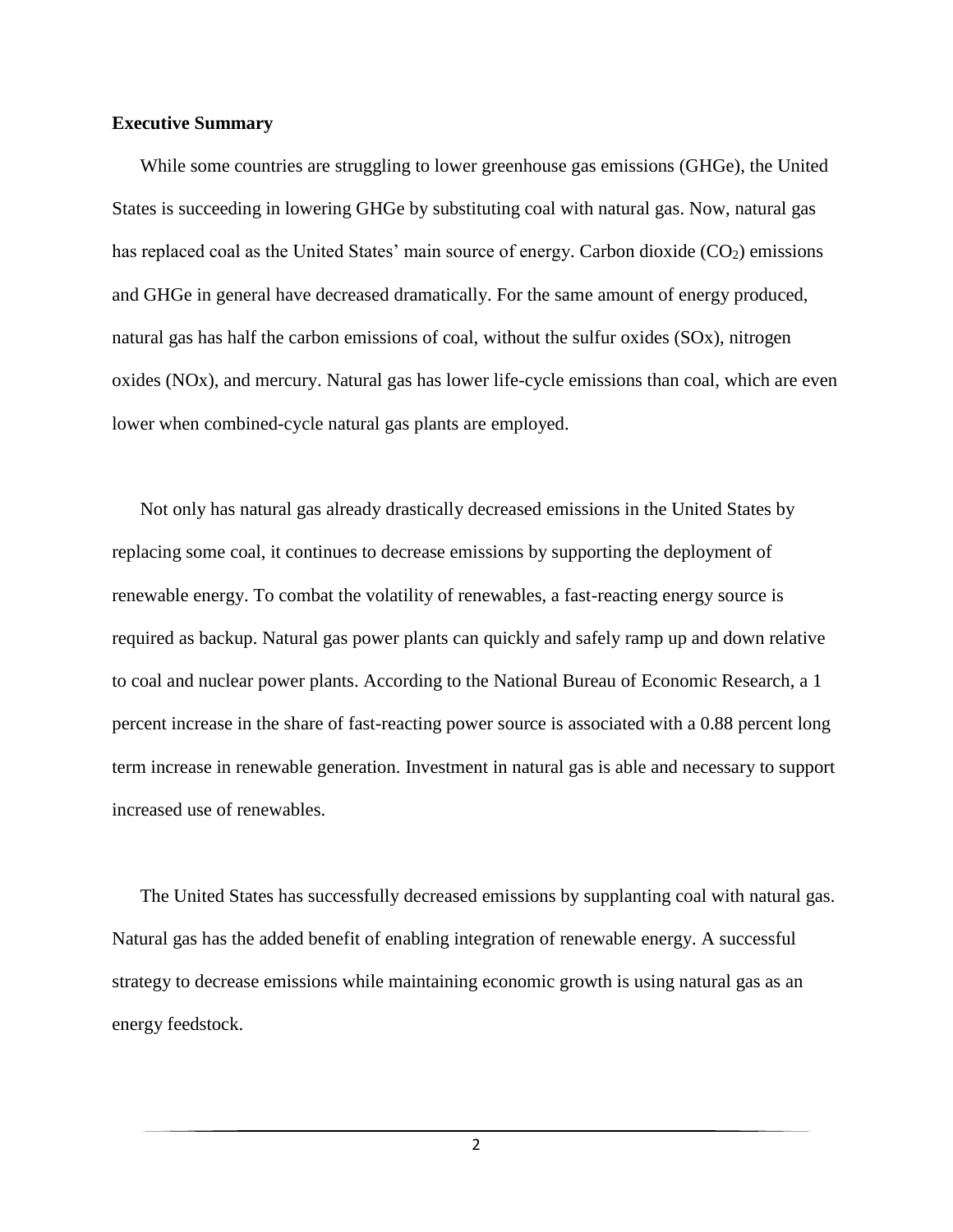#### **I. Natural Gas is the Cleanest Burning Fossil Fuel**

The Paris Climate Accord aspires to limit greenhouse gas emissions and keep global temperatures within 2 degrees Celsius above pre-industrial levels. While many countries are having difficulties achieving their voluntary emission reduction goals through strategies such as cap-and-trade and renewable energy policies, the United States is achieving its goals by decreasing the use of coal and shifting to natural gas-powered electricity generation.

Hydraulic fracking has unlocked enormous quantities of natural gas. At current consumption rates, the United States has enough technically recoverable natural gas to last 90 years.<sup>1</sup> Over the last decade, the price of natural gas has decreased significantly. This has driven a market-based transition from coal powering the electrical grid to natural gas. According to the Energy Information Administration (EIA), in 2017, natural gas generated 31.7 percent of the United States' electricity, while coal generated 30.1 percent.<sup>2</sup> In 2006, coal accounted for almost 50 percent of total electricity generation, while natural gas accounted for 20 percent.<sup>3</sup>

 $\overline{\phantom{a}}$ 

<sup>1</sup> https://www.eia.gov/tools/faqs/faq.php?id=58&t=8

<sup>2</sup> https://www.eia.gov/tools/faqs/faq.php?id=427&t=3

<sup>3</sup> https://www.eia.gov/todayinenergy/detail.php?id=34612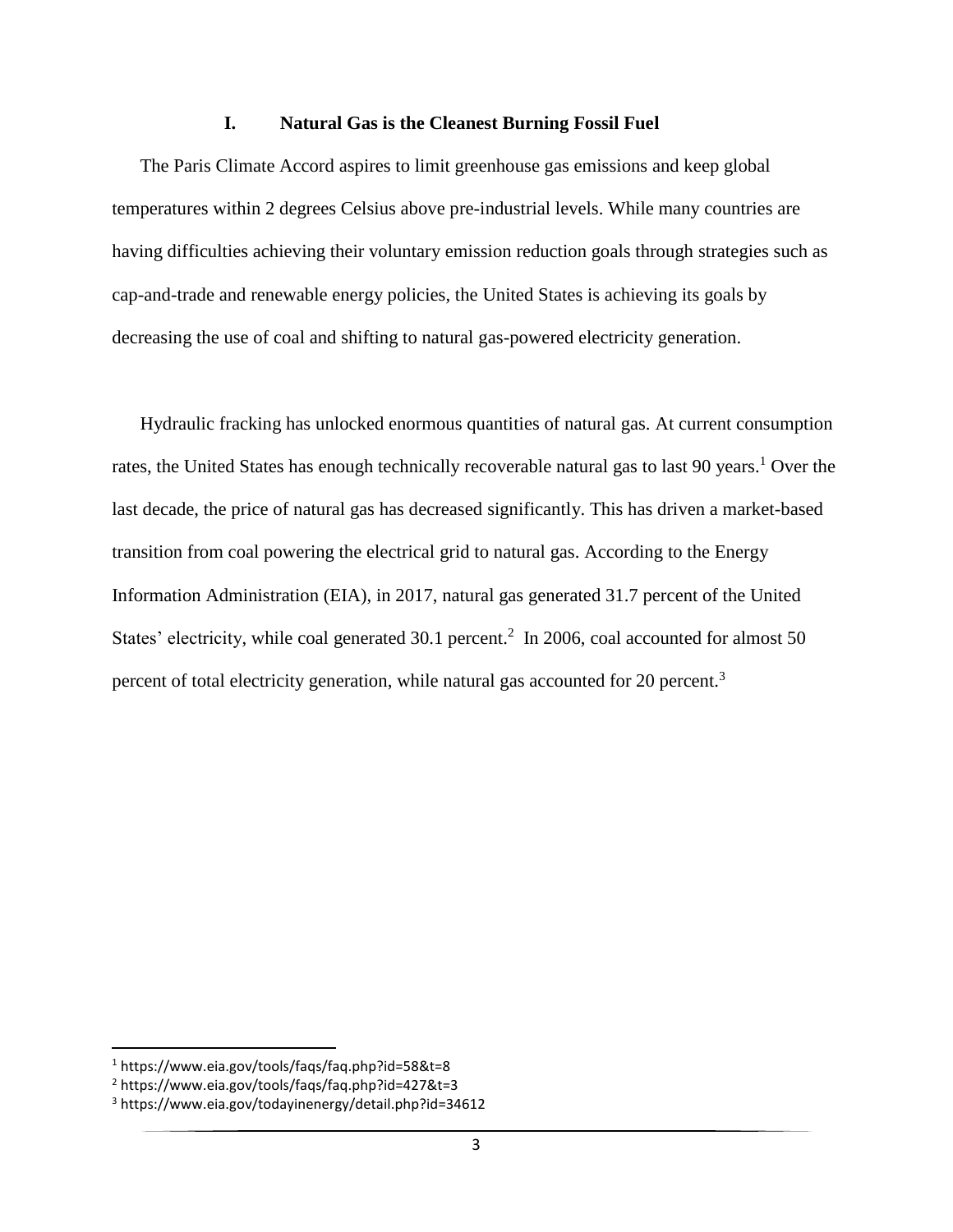

Figure 1: U.S. Electricity Generation by Energy Source (2006-2019)

Since 2005, the transition from coal to natural gas has reduced United States  $CO<sub>2</sub>$  emissions more than 2 billion metric tons.<sup>4</sup> For the same amount of energy produced, natural gas has half the carbon emissions of coal, without the sulfur oxides (SOx), nitrogen oxides (NOx), and mercury.<sup>5</sup>



Figure 2: Electricity Generation Carbon Dioxide Savings from Changes in the Fuel Mix Since 2005

 $\overline{a}$ 

<sup>4</sup> https://www.eia.gov/environment/emissions/carbon/

<sup>5</sup> https://www.eia.gov/todayinenergy/detail.php?id=26232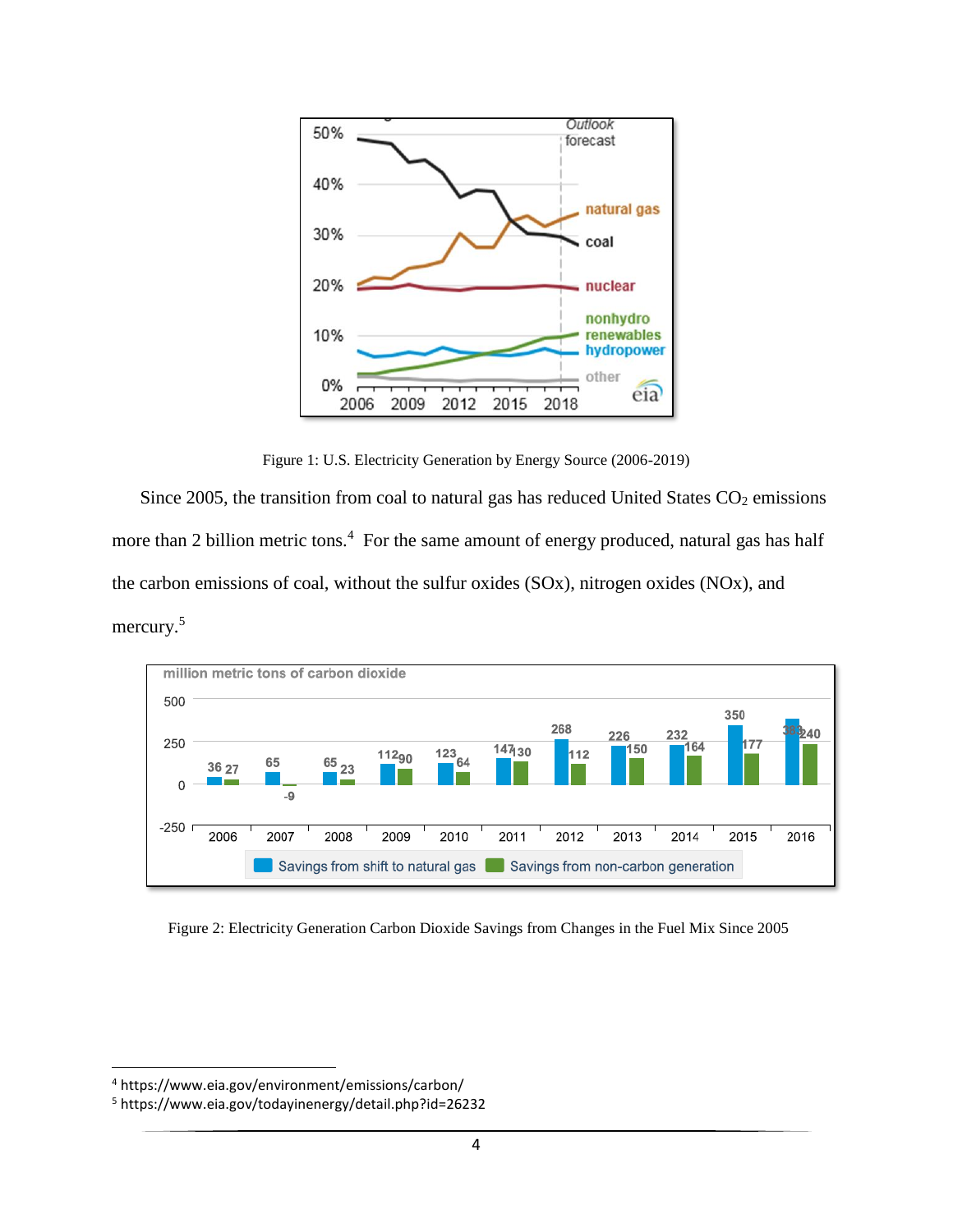## **II. There is Still Potential for More Emission Reductions**

Combined-cycle power plants burn natural gas to generate electricity, but they also capture and recycle produced heat to generate additional electricity. This allows a natural gas combinedcycle power plant to emit 60 percent less carbon dioxide than a coal-fired plant producing the same amount of electricity.<sup>6</sup> The efficiency of gas-based power means less "feed" is required to produce more power, reducing GHG emissions, water use, and a plant's overall environmental footprint.



Figure 3: Utility-Scale Capacity Additions, 2018 Monthly Additions

Fast-reacting natural gas electrical generation also indirectly decreases greenhouse gas emissions. The volatility of renewable power—its intermittent nature—limits its usefulness. When the wind is not blowing or the sun is not shining, backup generation capacity is needed to ensure generation needs are met. Natural gas can safely and quickly ramp up and down. This

 $\overline{\phantom{a}}$ 

<sup>6</sup> https://www.eia.gov/todayinenergy/detail.php?id=26232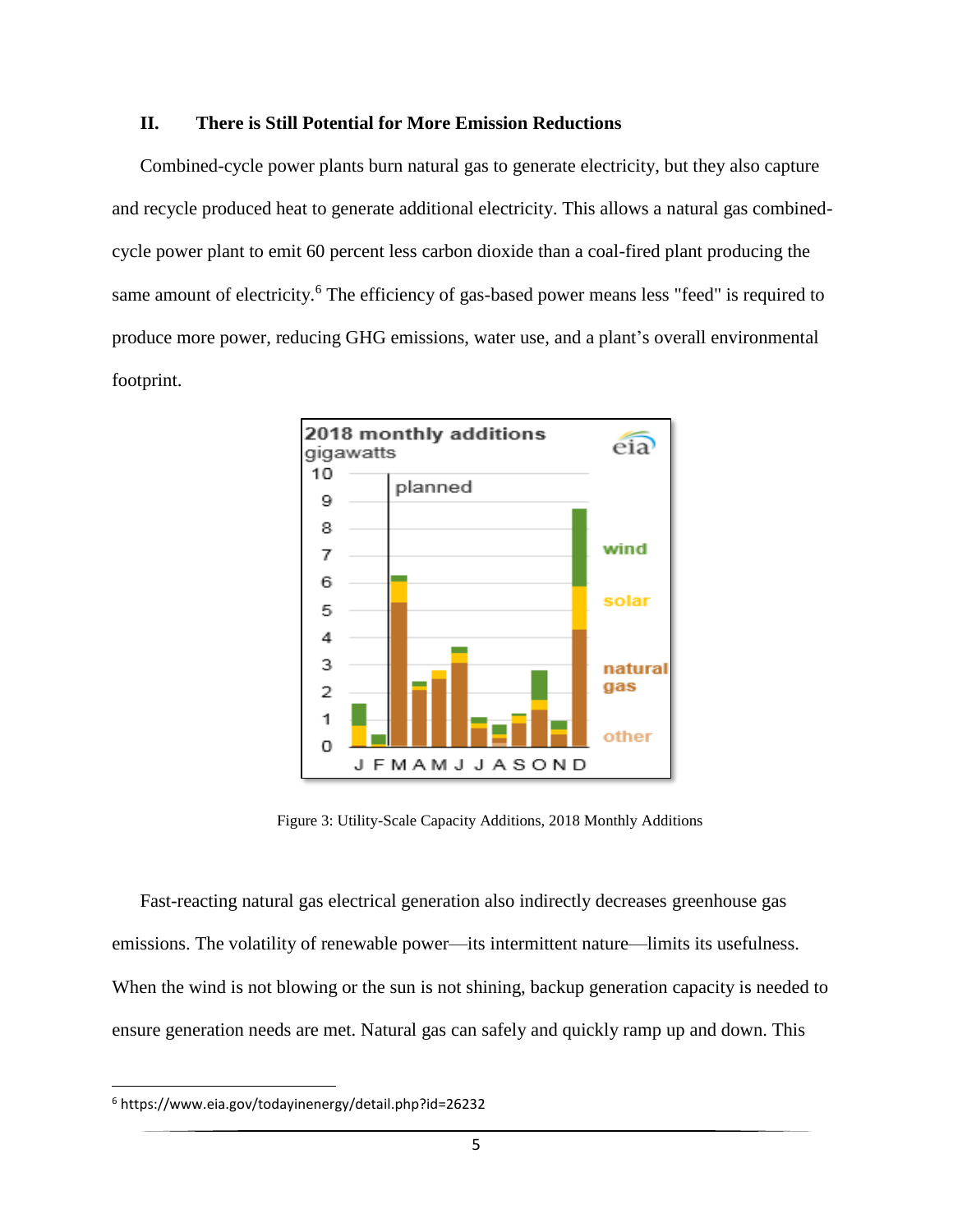supports deployment of renewables. According to the National Bureau of Economic Research, a 1 percent increase in the share of fast-reacting fossil technologies is associated with a long term increase of 0.88 percent in renewable generation capacity.<sup>7</sup>

## **III. The Data on Methane Leakage Supports Natural Gas**

According to the International Energy Agency (IEA), life-cycle emissions for natural gas from the well head to the end use are lower than coal, even when considering the leakage of methane. Some dispute this, so some background is in order.

Determining the relative potency of life-cycle emissions for the various greenhouse gases requires a complex analysis of several factors, including their ability to trap heat and how long they remain in the atmosphere. The factors for methane and CO2 are different.

Critics of natural gas claim methane leakage during production and transmission offsets the advantages of natural gas relative to coal in decreasing GHGe, but according to the IEA, methane leakage from well head to end use would have to exceed 3 percent and 5.5 percent for the effects of life-cycle natural gas emissions to be greater than coal over a 20-year and 100-year time frame, respectively. The October 2017 IEA article by Tim Gould and Christophe McGlade from World Energy Outlook delves into this debate.<sup>8</sup>

 $\overline{a}$ 

<sup>7</sup> http://www.nber.org/papers/w22454

<sup>8</sup> https://www.iea.org/newsroom/news/2017/october/commentary-the-environmental-case-for-natural-gas.html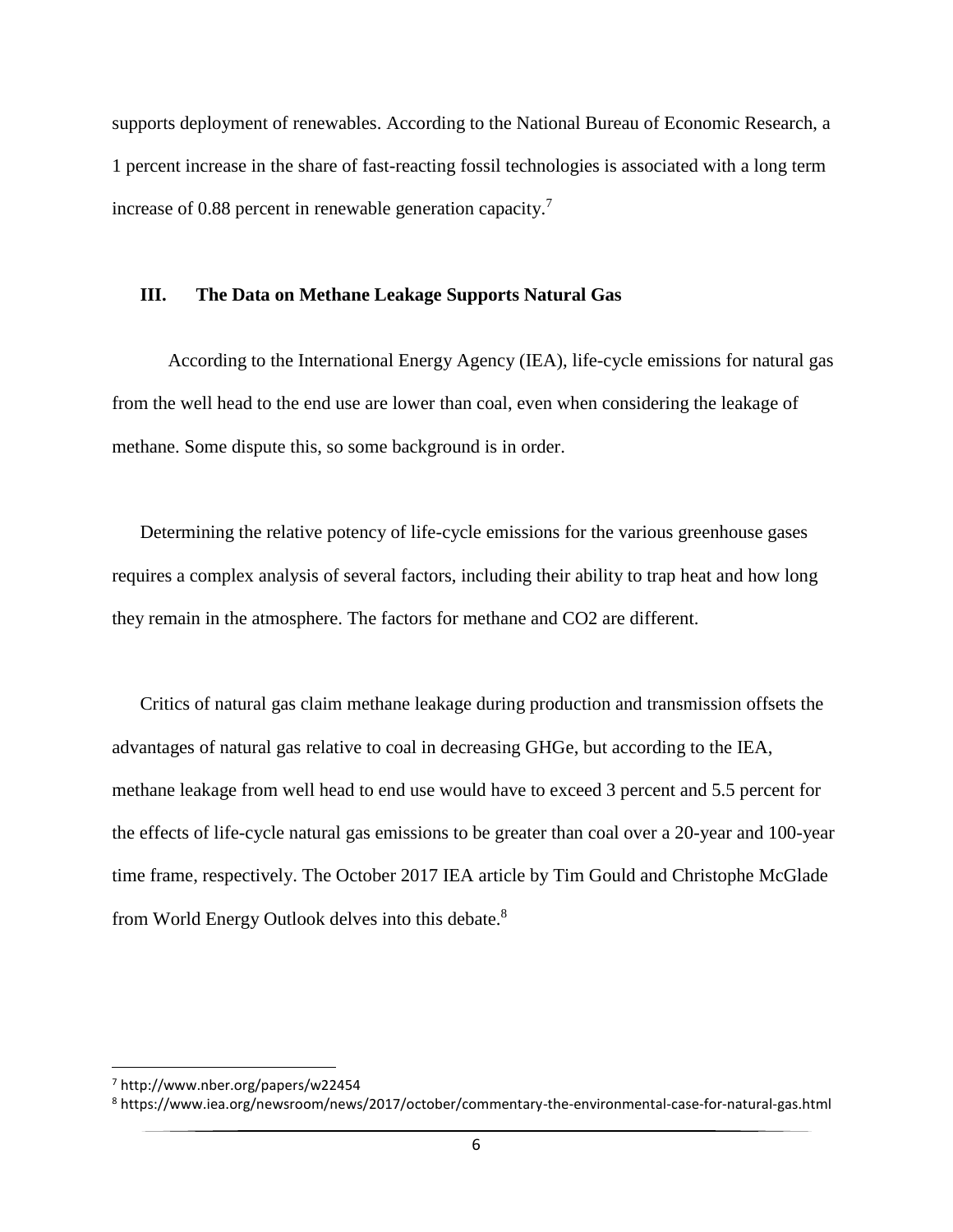This debate aside, the IEA estimates the global average methane leakage rate of the natural gas value chain to be 1.7 percent—less than the 3 percent threshold. According to the U.S. Department of Energy, the percentage of methane that escapes into the atmosphere in the U.S. is closer to 1.4 percent.<sup>9</sup> Even higher estimates are still below the 3 percent threshold. The IEA succinctly states that, "on average, [natural] gas generates far fewer greenhouse-gas emissions than coal when generating heat or electricity, regardless of the timeframe considered."<sup>10</sup>

Already low, methane leakage continues to decrease. According to the U.S. Environmental Protection Agency's draft *Inventory of Greenhouse Gas Emissions and Sinks,* absolute methane emissions decreased by 15 percent between 1990 and  $2017$ <sup>11</sup> Since 2005, natural gas production has increased 49 percent<sup>12</sup> while concomitantly the absolute amount of methane emissions from natural gas systems decreased by 3.3 percent.<sup>13</sup> Relating the increased production of natural gas with the decreased methane leakage, the amount of carbon dioxide equivalent methane leakage per trillion BTUs generated from natural gas decreased by more than 39 percent between 2005 and 2015.

Low-cost natural gas has already been associated with a manufacturing renaissance in the United States. Notably, Great Britain is now achieving significant GHGe reductions associated with the large scale adoption of natural gas as a power source.<sup>14</sup> These experiences, combined

l

<sup>&</sup>lt;sup>9</sup> https://www.energy.gov/sites/prod/files/2014/07/f18/20140729 DOE Fact sheet\_Natural Gas GHG Emissions.pdf <sup>10</sup> https://www.iea.org/newsroom/news/2017/october/commentary-the-environmental-case-for-natural-gas.html

<sup>11</sup> https://www.epa.gov/sites/production/files/2019-02/documents/us-ghg-inventory-2019-main-text.pdf

<sup>12</sup> https://www.eia.gov/dnav/ng/hist/n9070us2m.htm

<sup>13</sup> https://www.epa.gov/sites/production/files/2018-

<sup>01/</sup>documents/2018\_chapter\_2\_trends\_in\_greenhouse\_gas\_emissions.pdf

<sup>14</sup> https://www.nature.com/articles/s41560-018-0109-0.epdf